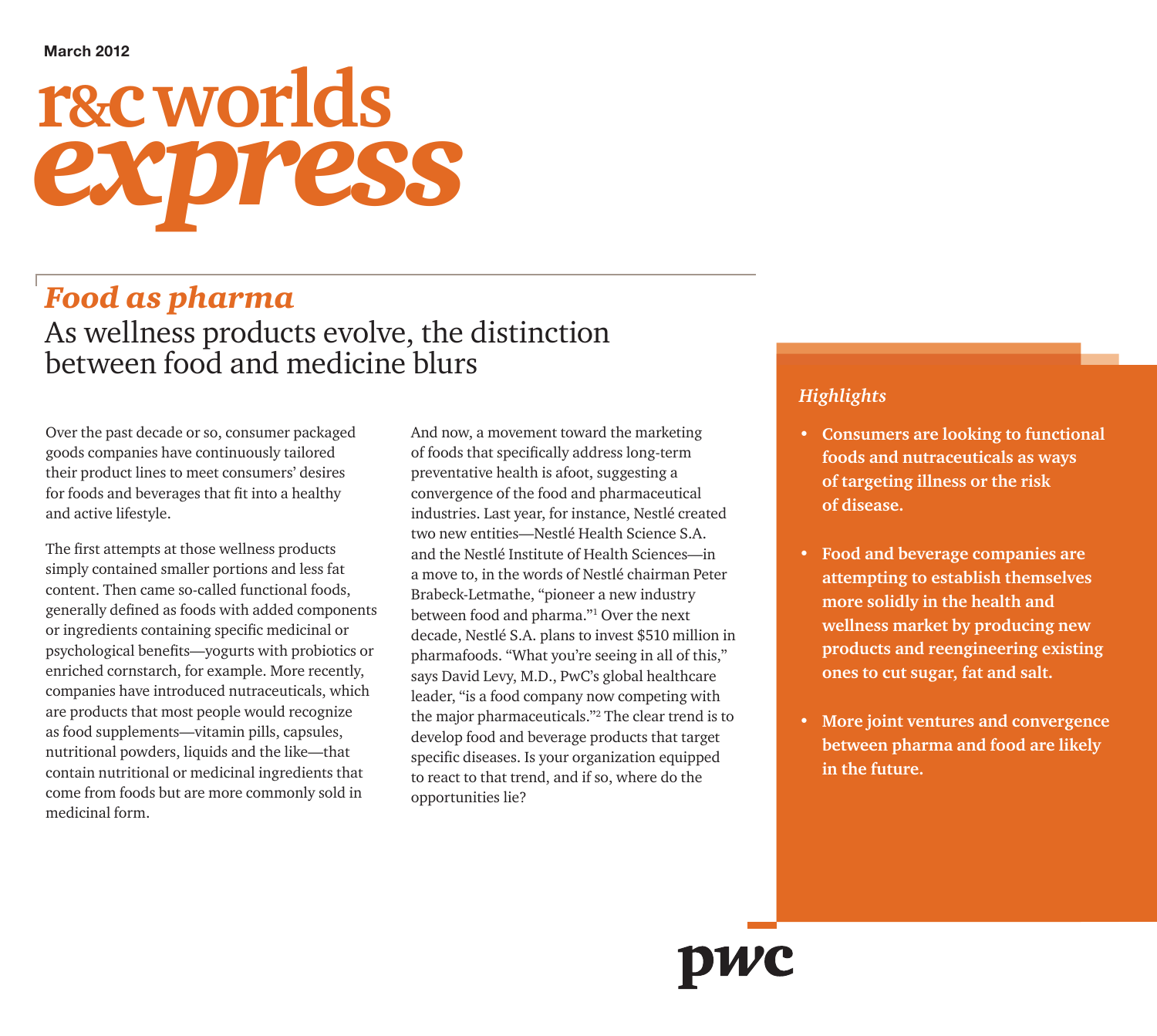## *In brief*  Marketing your ingredient

There may be some general lessons to learn about finding and triggering a market, according to Julian Mellentin of New Nutrition Business. "Succeeding in the business of food and health . . . is about how you wrap your ingredient up in a product that's genuinely differentiated and how you take that product to market. And key to that is understanding what motivates consumers most."<sup>3</sup>

- Move first with a core market constituency and only then move outward. "Begin by targeting the most-health-conscious early adopters," says Mellentin, "and make these your beachhead into the market."
- Look to other strong economies like Brazil. Economic forecasts for Latin America—specifically Brazil—are robust, "and that's what you want to look for in a new market," says Peter Jones, director of the Richardson Centre for Functional

Foods and Nutraceuticals at the University of Manitoba.4 Brazil's functional food and dietary supplement market will be fueled by an economy that is stable, a rate of inflation that is under control and wages that are on the increase, which all adds up to increased spending by a lower- and middle-class population of about 200 million people.

• Consider the regulatory environment: Other promising markets in Eastern Europe, Russia, Japan, India and Asia have in common a single feature: all of them have improved regulatory environments that will tend to favor the functional foods industry.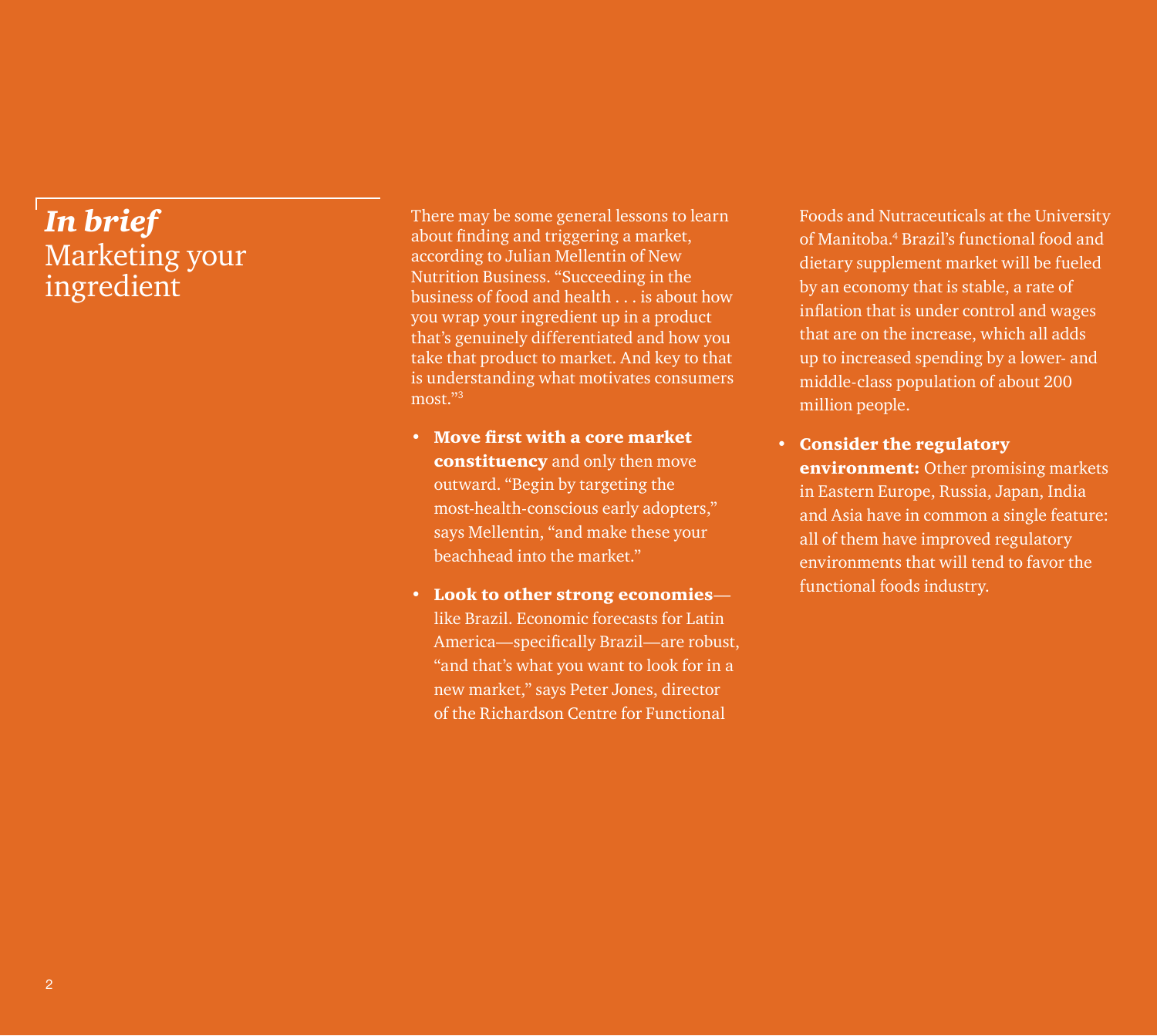### *Doing well by doing good*

It's not just developed countries that are overeating and then overspending on healthcare. Globally, nearly 1.5 billion people are overweight and more than 500 million people obese, 170 million of them children, according to a *Lancet* report.<sup>5</sup> "Non-communicable diseases," says *Lancet*, "are the dominant cause of preventable disease burden, even in many low-income countries," with 2 to 6% of total healthcare costs in many countries attributable to noncommunicable diseases related to obesity.6

Major global food and beverage companies have taken to heart the health and healthrelated financial toll that obesity has taken on global consumers, and a recent industry study undertaken by the Hudson Institute shows that their actions are paying off: companies with higher percentages of sales coming from foods deemed "good for you" report stronger sales growth, greater profits, better shareholder returns and more-positive reputations. PepsiCo, for example, has a stated goal of globally growing its healthyfoods line from \$10 billion to \$30 billion7 and is investing heavily in developing nutritionally better products. CEO Indra Nooyi has even said she believes PepsiCo—and other companies like it—have a responsibility to do something about the obesity problem.<sup>8</sup>

.

The opportunities extend all the way through the value chain to retailers and agricultural companies that provide critical ingredients. According to consumer trends advisor Christine Dumas, for example, Whole Foods reported last year its first quarter of negative growth in its history, but "supplements performed better than the rest of the store."<sup>9</sup> Nutraceutical International Corp., a manufacturer and distributor of nutritional supplements, has seen its sales climb steadily despite the recession.<sup>10</sup> The global nutraceutical market, estimated to be \$150 billion this year, is forecast to reach  $$180$  billion by 2017.<sup>11</sup> In the United States, the big beneficiaries of the pharmafood trend are giants like Archer Daniels Midland, Cargill, and Solae—a joint venture of chemical company DuPont and agribusiness company Bunge—as demand for nutraceutical ingredients alone is forecast to top \$4 billion by 2015.<sup>12</sup>

The boom is on in Asia, too, with India's \$1-billion to \$2-billion nutraceutical market projected to grow to \$5 billion by 2015.13 The total Asian functional food and beverage market is expected to reach \$48 billion by next year.<sup>14</sup> Indeed, the Asia Pacific market, with its culture of non-Western healing remedies, is second only to the United States in global sales of all functional foods.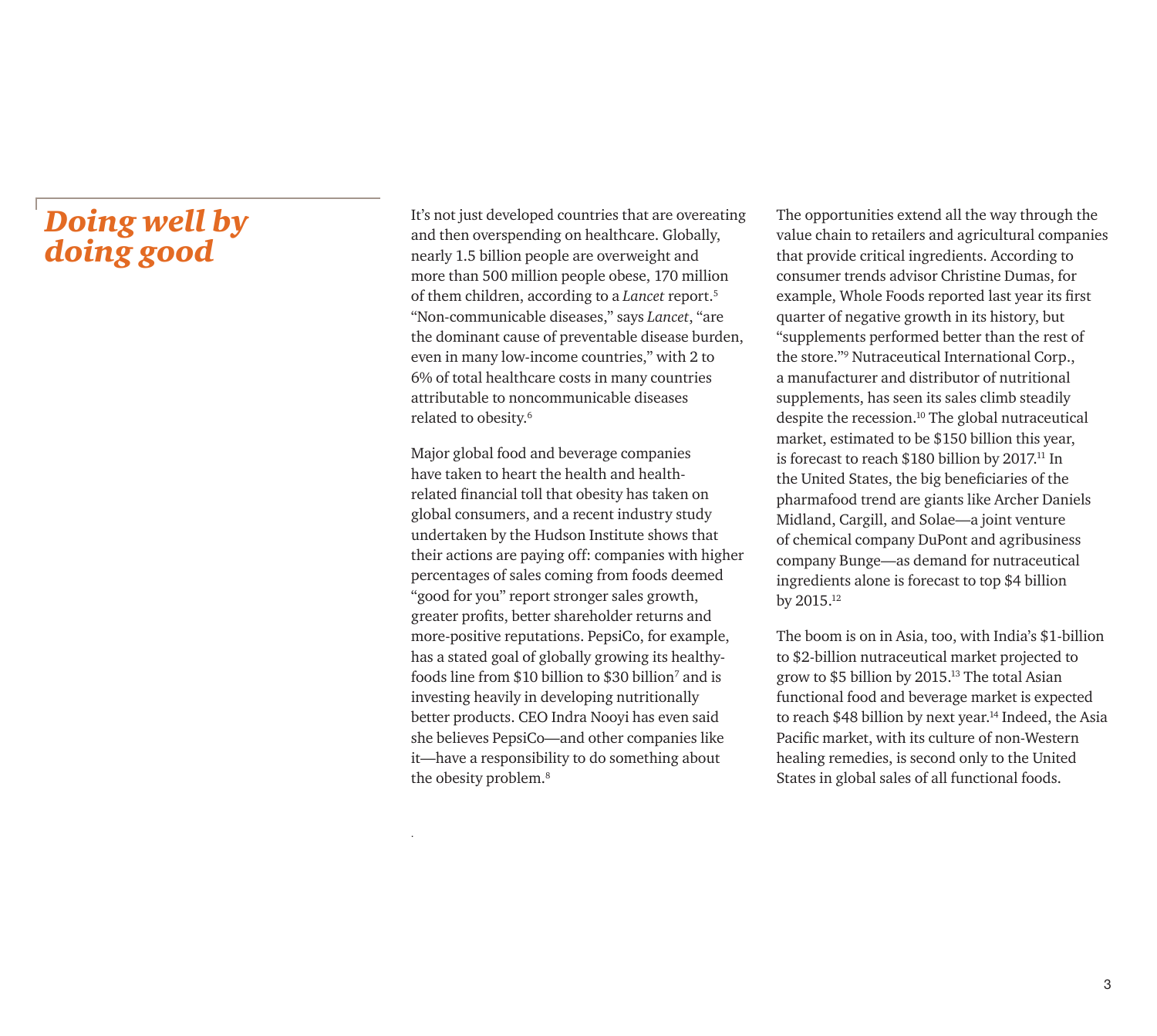#### *Making the link between functional foods, disease mitigation and self-care*

It's against that backdrop of multiple layers of opportunity that the food-as-pharma trend is emerging—in part because of a steadily growing body of solid scientific evidence suggesting that certain functional foods and nutraceuticals could be used for long-term preventative treatment of many noncommunicable diseases.

A market study of functional foods last year specifically pointed to such a convergence of functional-food "clinical trials to demonstrate [health] benefits" . . . "and the increasing scientific evidence for a link between diet and the cause or treatment of a number of diseases."15 It's here that industry observers have discerned the contours of a very powerful market opportunity for global food and beverage companies.

The potential value of functional foods and nutraceuticals becomes even greater when considered within the general shift toward consumer-oriented healthcare. That consumeroriented shift has undergone a new and potent inflection, according to PwC's Dr. Levy.16 "What has changed," says Dr. Levy, "is the movement in preventative medicine toward self-care."

Others have noted the ascendancy of the self-care ethos. "As insurance deductibles go up," noted Dumas last October, "as unemployment rates and bonuses fall, consumers will increasingly take matters into their own hands."17 And what better way to seize control of one's health than purchasing food and beverage products and supplements that can help manage and/or prevent chronic conditions?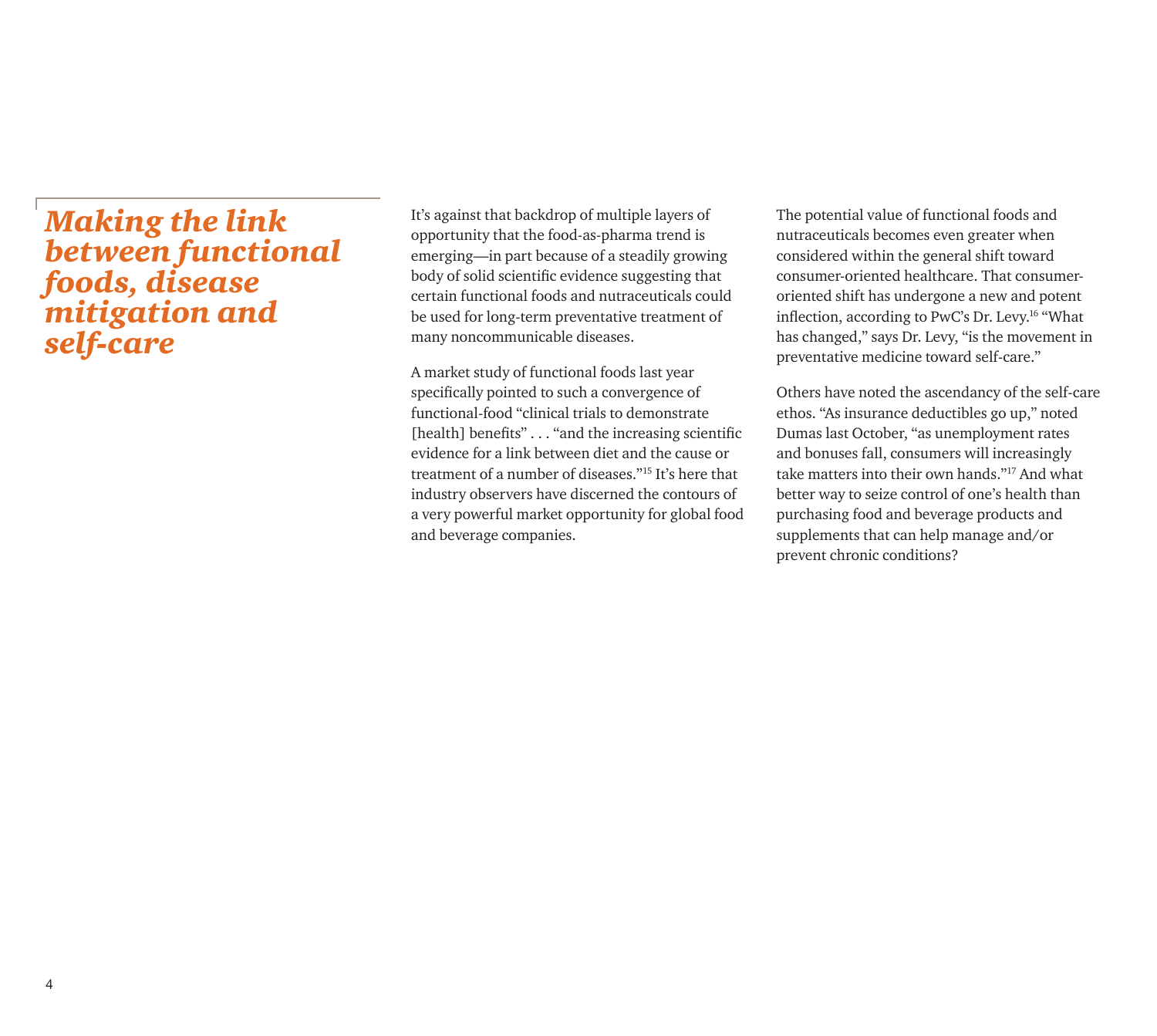#### *Case study: a "hot" ingredient*

But where to look for opportunities? Some organizations have successfully developed and marketed specific ingredients that mitigate in some way the obesity and noncommunicable disease trends. Products with those ingredients must, of course, be the subjects of serious, bona fide, independent scientific clinical trials. They should also be packaged or delivered so they address the growing consumer trend toward self-care. One example of an ingredient that fits those criteria is digestive-resistant starch.

#### *Digestive-resistant starch*

"Of all health benefits," wrote functional food industry observer Mellentin last year, "it is digestive health that offers the most potential for growth worldwide."18 A study of health in 32 countries by research group HealthFocus found that digestive health ranks among consumers' top four health concerns. No surprise, then, that products for digestive health remain the biggest segment of the functional foods market. An *American Journal of Clinical Nutrition* study last year found that people who ate resistant starch got fuller sooner and stayed full longer.<sup>19</sup>

A 2009 study in the *British Journal of Nutrition* reinforced what many other studies have found: that "resistant starch consumption could have beneficial implications in weight management and, potentially, weight loss."20 That's a win for the fight against obesity. And a second attribute—again the product of extensive scientific research strongly suggests that resistant starch helps keep blood sugar levels from spiking, which is an effect thought to play a key role in mitigating against the onset of diabetes, another noncommunicable disease associated with the obesity trend.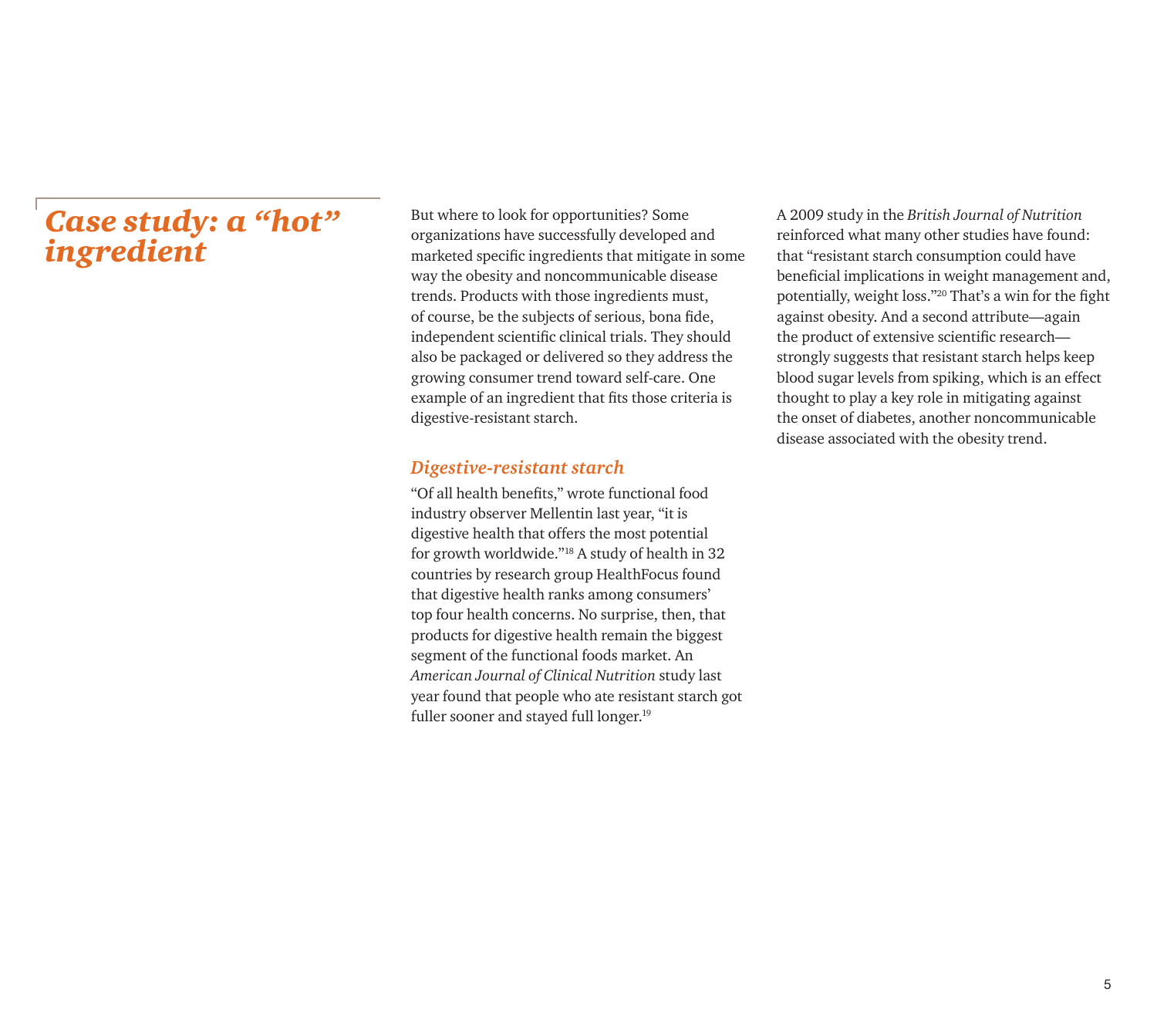#### *Looking ahead: the convergence of food and pharma industries*

A study conducted last year suggests that corporate management of consumer packaged goods and pharmaceutical companies has already internalized the science and is moving toward more-cooperative agreements, joint ventures and other forms of collaboration. "Though pharmaceuticals and food companies approached the nutraceutical market with different strategies," wrote the report's coauthor Frank Siedlok of Durham Business School in the UK, "the recent move towards personalized medicine and nutrition may act as a platform that will bring the two industries even closer together."<sup>21</sup>

By cooperating, the industries can complement one another: the pharmaceutical industry can bring its robust experience with meeting health claims regulatory criteria, for instance, and

the food industry can bring its vast systems of packaging, marketing and distribution. The authors of the Durham study noted dozens of examples of coresearch and codevelopment between pharma and food companies. DuPont Protein Technologies, for example, has joined with General Mills to develop and market new products with DuPont's soy product—Solae phenyl isothiocyanate protein—by using General Mills' production facilities. Merck KGaA has entered into a cooperative agreement with food company Clover Corporation to globally market and distribute products with Merck's omega-3 ingredient HiDHA. The authors suggest that this sort of trend will continue, and if it does, it suggests the emergence of an entirely new—and big—industry sector in the years to come.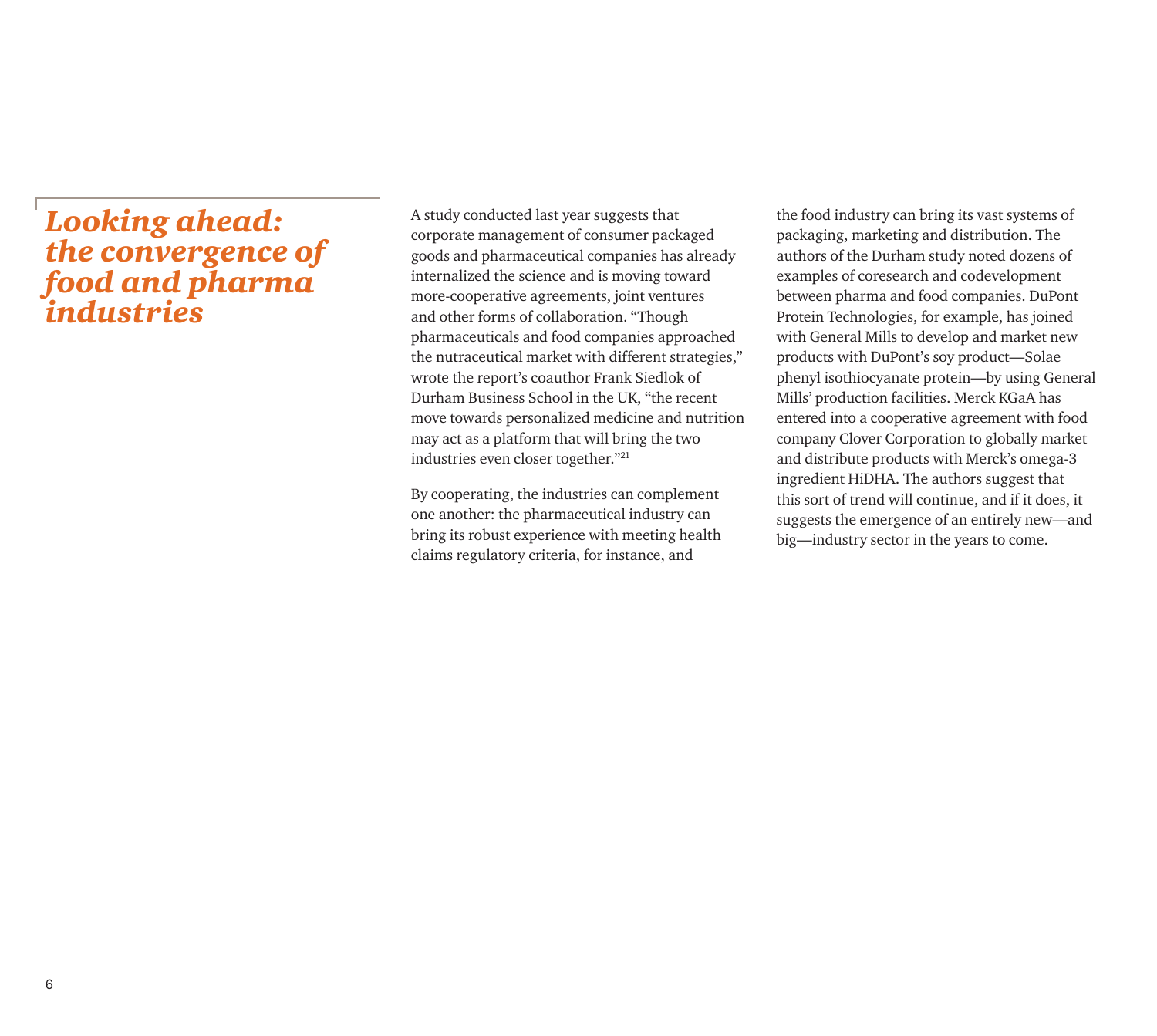- 1 "Nestlé Deepens its Commitment to Food & Pharma," Joanna Cosgrove, *Nutraceuticals World*, October 18, 2010, http://www. nutraceuticalsworld.com/contents/view\_online-exclusives/2010-10-18/ nestle-deepens-its-commitment-to-food-amp-pharma/.
- 2 Interview with Dr. David Levy, October 10, 2011.
- 3 "Finding success in functional foods: companies need to look beyond hot ingredients and focus more on packaging, health benefits and what consumers want most," Julian Mellentin, *Nutraceuticals World*, November 2010, vol 13, i9.
- 4 Interview with Peter Jones, November 30, 2011.
- 5 "Obesity 1: The Global Obesity Pandemic Shaped by Global Drivers and Local Environments," Boyd A Swinburn et al, *The Lancet*, vol 378, August 27, 2011, p 805, http://www.thelancet.com/journals/lancet/ article/PIIS0140-6736(11)60813-1/abstract.
- 6 Ibid.
- 7 "Snacks for a Fat Planet," John Seabrook, *The New Yorker*, May 16, 2011.
- 8 Ibid.
- 9 "2010 Ingredients Market Overview: Recession, Regulation, Recovery," Todd Runstad, *Functional Ingredients*, November 19, 2010, http:// newhope360.com/ingredients/2010-ingredients-market-overviewrecession-regulations-recovery.
- 10 "Nutraceutical Reports Earnings Results for Third Quarter of 2011, Food and Beverage Close-up, August 3, 2011, http://www.zacks.com/ research/get\_news.php?id=215c2049.
- 11 Conversation with Peter Jones, director of the Richardson Centre for Functional Foods and Nutraceuticals, University of Manitoba, and in "Nutraceuticals Market to 2017 - Food Additives such as Omega-3 Fatty Acids, Probiotics, Soy and Energy Drinks to Perform Strongly," Research and Markets, September 15, 2011, http://www. researchandmarkets.com/research/f24430/nutraceuticals\_mar.
- 12 "US Market for Nutraceuticals Ingredients, August 2011, http://www.bharatbook.com/detail.asp?id=203599&rt=US-Market-for-Nutraceuticals-Ingredients-.html.
- 13 India: the prowling tiger: India has moved center stage as an economy to watch and nutraceutical companies are ready to pounce, Paul Altaffer, Grant Washington-Smith, *Nutraceuticals World*, July-August 2011, v 14 i6, p 30, http://findarticles.com/p/articles/mi\_hb223/  $is$  6.14/ai\_n57943083/pg 2/.
- 14 "Functional foods and beverages in China and Japan: Emerging opportunities," *Nutraceuticals International*, March 2009, vol 14.
- 15 "Biotech for Wellness: Driving Successful R & D and Licensing in Nutraceuticals Through New Business Models and Collaboration," Research and Markets, May 27, 2010, http://www.researchandmarkets. com/research/e5e7ce/biotech\_for\_wellne.

16 Interview with Dr. David Levy, October 10, 2011.

- 17 "2010 Ingredients Market Overview: Recession, Regulation, Recovery," Todd Runstad, *Functional Ingredients*, November 19, 2010, http:// newhope360.com/ingredients/2010-ingredients-market-overviewrecession-regulations-recovery.
- 18 "Finding success in functional foods: companies need to look beyond hot ingredients and focus more on packaging, health benefits and what consumers want most," Julian Mellentin, *Nutraceuticals World*, November 2010, vol 13, i9, p 52.
- 19 Anderson GH, Cho CE, Akhavan T, Mollard RC, Lohovyy BL, Finocchiaro ET (2010). " Relation between estimates of cornstarch digestibility by the Englyst in vitro method and glycemic response, subjective appetite, and short-term food intake in young men." *American Journal of Clinical Nutrition*, 91(4):932-939.
- 20 Bodinham CL, Frost GS, Robertson MD (Mar 2010). Acute ingestion of resistant starch reduces food intake in healthy adults. *British Journal of Nutrition* 103(6):917-22, October 2009.
- 21 "Convergence and Reorientation Via Open Innovation: the Emergence of Nutraceuticals," Frank Siedlok, *Technology Analysis and Strategic Management*, vol 22, no 5, July 2010, pp 571-592.